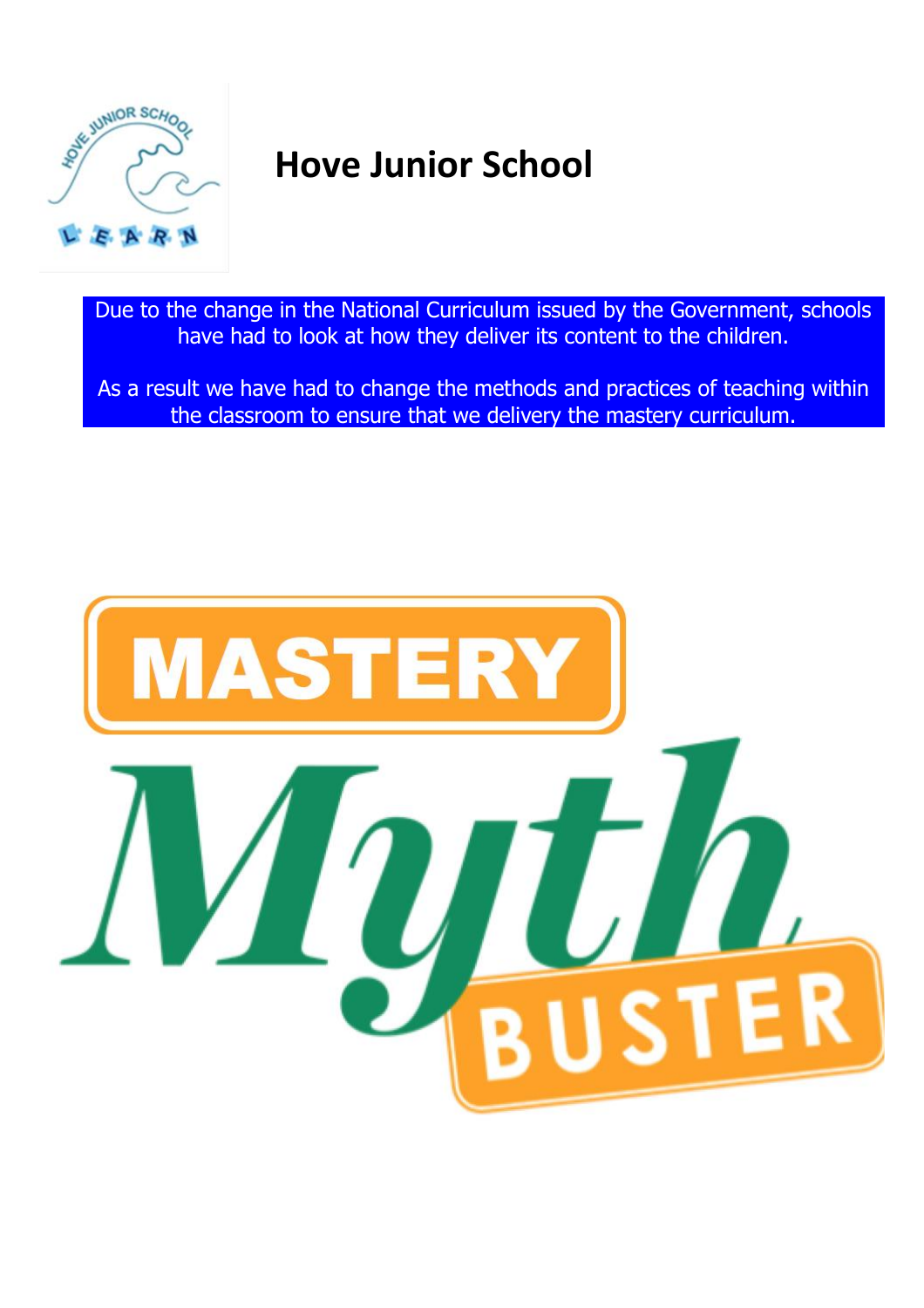## What is mastery?

The National Curriculum clearly indicates the annual expectations for children. It states the knowledge and skills that children need to be fluent within every year of the Primary phase. Each year builds upon the previous content. We teach to ensure that children master the required concepts and skills.

An idea or skill has been mastered when a person can represent it in multiple ways, has the language required to reason and can independently apply it in a range of unfamiliar situations.

The mastery approach is driven by a set of principles and beliefs. We believe that all pupils are capable of understanding and learning at the expected level, given sufficient time. With excellent teaching, appropriate resources, effort and a 'can do' attitude all children can achieve.

## Is everyone taught the same thing? Do teachers no longer differentiate?

All children have access to the same learning with children completing activities designed to develop each child's understanding of the same idea or skill. Lessons are pitched at Age Related Expectation (ARE) with all children expected to access and achieve the learning at this level. This is only possible due to the skilled differentiation provided by class teachers and support staff. This differentiation involves a range of different strategies to support children that need it whilst providing stretch and challenge to those that are ready. Strategies include:

- Support from an adult (class teacher/teaching assistant/individual needs assistant)
- Support materials to prevent cognitive overload.
- Demonstration
- Skillful questioning to promote a depth of understanding
- Identification and rapid action on misconceptions
- Challenge through rich and sophisticated problems
- Use of concrete, pictorial and abstract representations
- Efficient regrouping of children

# What is meant by the term 'fluency'?

If a child is fluent in a subject, it means that they can quickly recall skills and procedures and use them flexibly. They move fluidly between different contexts and representations, recognising relationships and making connections.

Children working fluently will have had sufficient experience and practice of a wide range of methods and have spent time evaluating best use. This means that when presented with a challenge, the child quickly applies a range of skills to quickly overcome it.

In school, we actively develop children's fluency by teaching skills that we want children to recall automatically, such as:

- Handwriting
- Spelling
- Reading
- Number facts
- A wide range of calculation strategies
- A clear focus on efficiency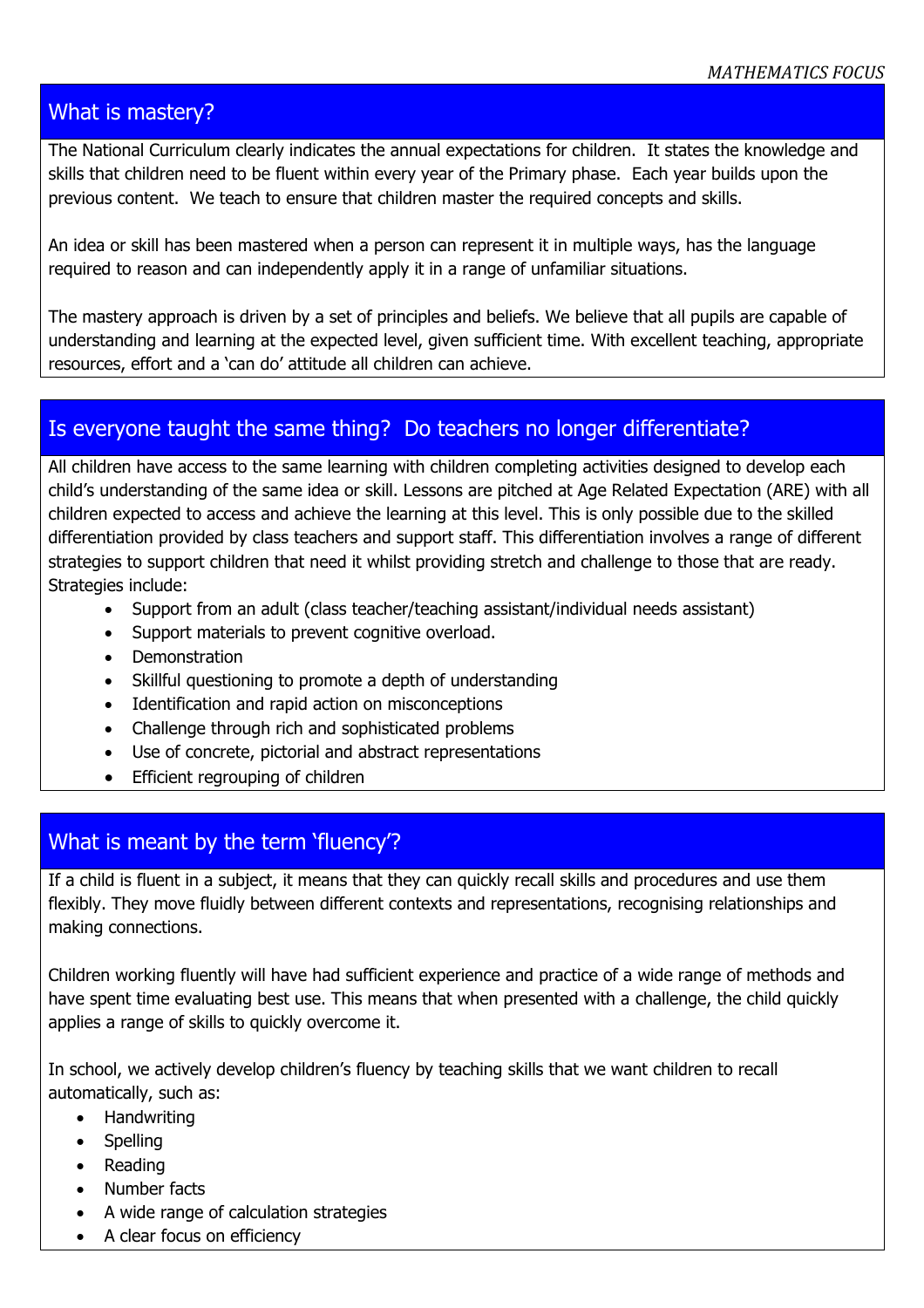At home you can help by reading every night with your child and regularly practicing the skills on their number facts.

## What is the role of the adults in the class?

Teachers carefully craft lessons to build upon children's prior knowledge, present new learning in progressive steps and make maximum use of lesson time. This includes directing all adults in the room.

At Hove Juniors we utilise the programme of study: 'Maths No Problem', which is based on the successful advances in mathematics from Singapore. 'Maths No Problem' or MNP allows all children to access a common problem, promoting discussion, questioning and lesson crafting.

At the start of a lesson, the class teacher leads back and forth interaction to introduce the new concept to be learnt. These interactions include:

- short tasks on mini whiteboards
- **•** discussion
- clear explanations
- higher order questioning
- **•** discussion

During this interaction, the teacher assesses the needs of **every** child in the room. The teacher and teaching assistant will circulate, providing support, challenge and intervention where necessary.

When children are ready, they will complete activities aimed to deepen their understanding of the idea being taught, provide further practice and allow them to apply their new learning in a range of different contexts. These activities are designed to develop both a deep understanding of the ideas and a fluent approach to using it through carefully planned variation. All activities are carefully crafted to ensure the tasks are presented in progressive, coherent steps thereby leaving no child behind.

While children complete tasks independently, with a peer or in a small group, the adults in the room provide the children with live feedback. This is immediate, often verbal feedback to keep children on track, provide timely intervention or further challenge. It may involve use of a teaching assistant/individual needs assistant to provide support or further challenge. Through immediate assessment the teacher may occasionally decide to re-direct the focus of teaching or the task.

By the end of the lesson, every child will have received feedback specific to their needs enabling the teacher to personalise the learning experience for each child. It may also mean that a child is highlighted as requiring further support in the form of a 'Same Day Intervention' or 'Formative Assessment Booster'.

## What is 'Same Day Intervention' or 'Formative Assessment Booster'?

At the end of a lesson, teachers assess pupils' learning and identify children from their class that would benefit from intervention later in the day. This intervention may be for children who need further support or children that would benefit from accessing further challenge. From this and liaison with key adults, they decide on the approach. The preparation could include:

- Planning to present the concept in a new way.
- Identifying suitable practice or challenge activities.
- Identifying and sourcing appropriate resources and support materials